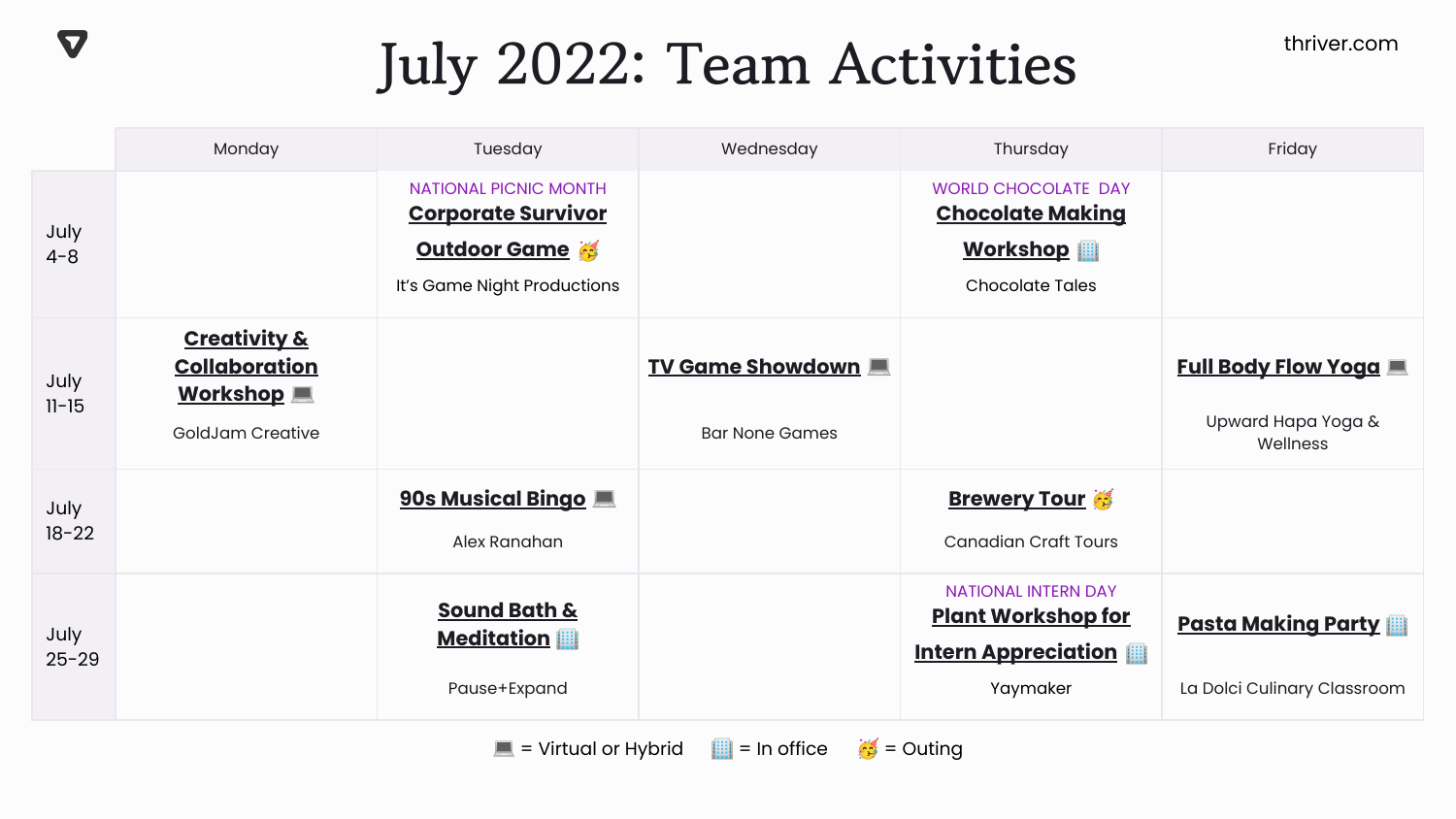thriver.com

## **June 2022: Team Activities**

 $\boldsymbol{\nabla}$ 

|                   | Monday                                                    | Tuesday                                                                                                                      | Wednesday                                                                | Thursday                                 | Friday                                                                                                 |
|-------------------|-----------------------------------------------------------|------------------------------------------------------------------------------------------------------------------------------|--------------------------------------------------------------------------|------------------------------------------|--------------------------------------------------------------------------------------------------------|
| June<br>$1 - 3$   |                                                           |                                                                                                                              | <b>PRIDE MONTH</b><br><b>Pride Month Trivia</b><br><b>Bar None Games</b> | <b>Weekly Yogg</b><br>LoDo Chair Massage |                                                                                                        |
| June<br>$6 - 10$  | <b>Sound Bath &amp; Meditation</b><br>Pause+Expand        |                                                                                                                              | <b>Painting Class</b><br><b>Dragonfly Designs</b>                        | <b>Weekly Yoga</b><br>LoDo Chair Massage |                                                                                                        |
| June<br>$13 - 17$ |                                                           | <b><u>Sushi Making Class</u></b><br>Roll This Way                                                                            |                                                                          | <b>Weekly Yogg</b><br>LoDo Chair Massage | <b>Musical Bingo</b><br>Alex Ranahan                                                                   |
| June<br>$20 - 24$ |                                                           | <b>INTERNATIONAL YOGA DAY</b><br><b>INDIGENOUS PEOPLES DAY</b><br><b>Workshop: Indigenous</b><br><b>Peoples</b><br>Sum of Us |                                                                          | <b>Weekly Yoga</b><br>LoDo Chair Massage | <b>Toronto Food Tour</b><br>Chopsticks+Forks                                                           |
| June<br>$27 - 30$ | <b>On-site Magic Show</b><br><b>Toronto Magic Company</b> |                                                                                                                              | Pride-Themed<br><u>Terrarium</u><br>Yaymaker                             | <b>Weekly Yoga</b><br>LoDo Chair Massage | $\blacksquare$ = In support of pride<br>month<br>$\triangle$ = In support of<br>International Yoga Day |